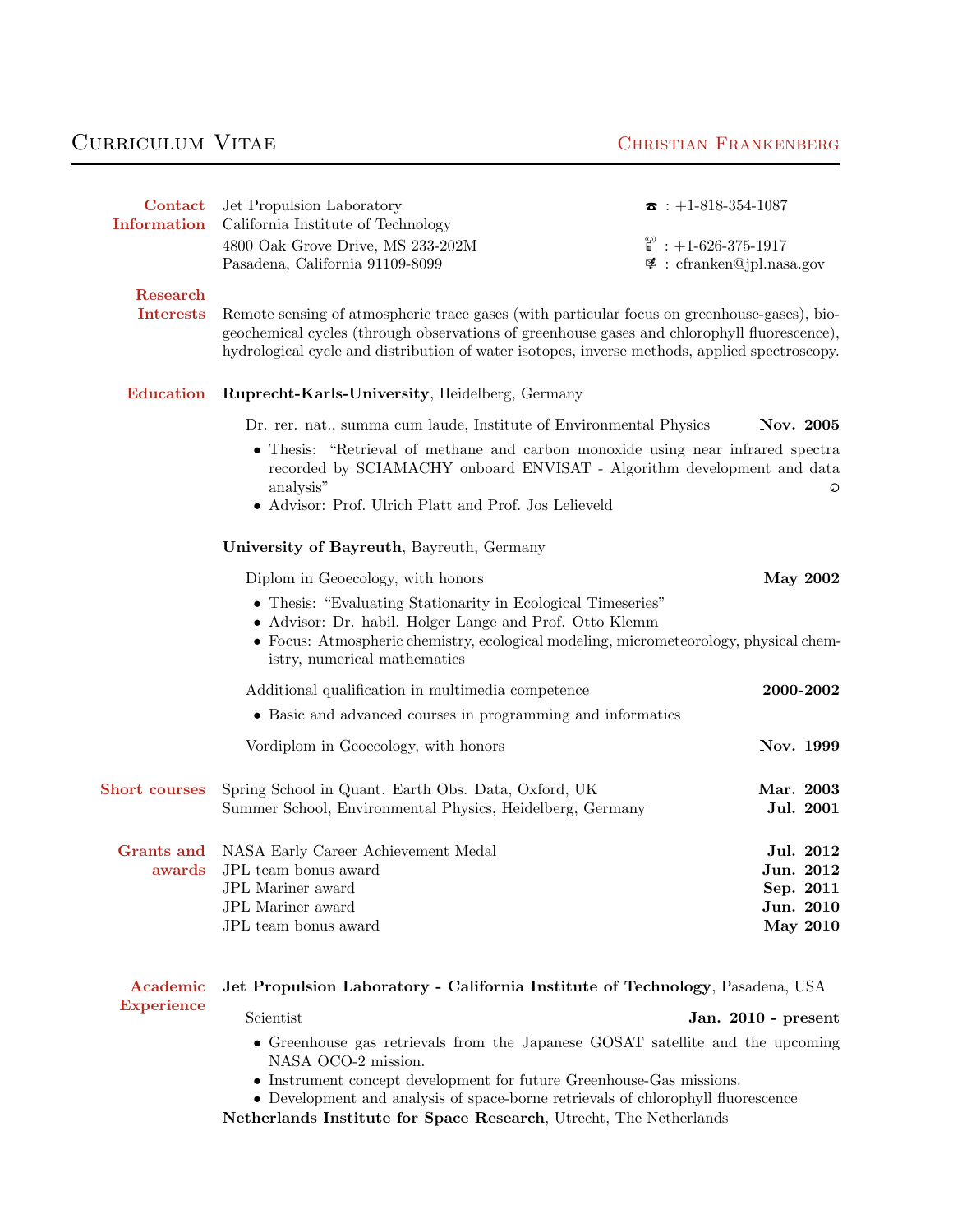VENI (personal fellowship from the Dutch Science Foundation) Postdoctoral Researcher Sep. 2006 - Dec. 2009

- Retrieval of atmospheric methane using near-infrared space-borne spectrometers.
- Simultaneous retrievals of atmospheric  $H_2O$ , HDO and CO.
- Laboratory studies of spectroscopic parameters, impact of spectroscopic uncertainties on trace gas retrievals.
- Co-supervision of a PhD student at the University of Heidelberg, Germany.
- Organiser and leader of group meetings in the Earth Observation Division.
- Responsible for public outreach using GoogleEarth visualisation.

Institute of Environmental Physics, Heidelberg, Germany

## Postdoctoral Researcher Nov. 2005 – Aug. 2006

- Retrieval of atmospheric methane and carbon monoxide using near-infrared spaceborne spectrometers.
- Co-supervision of a graduate student.
- Responsible for software development and hardware maintenance of the Satellite Group.

Publications Web of Science: h-factor=15, 855 total citations

### Under review and in prep. Journal impact factor

[46] Parazoo, N. K. Bowman, C. Frankenberg, et al., Rising CO<sub>2</sub> Associated with GPP Loss During 2010 Amazon Drought, in preparation for publication in Geophys. Res. Lett., 2012

[45] C. Frankenberg, Debra Wunch, Geoffrey Toon, Camille Risi, Remco Scheepmaker, Jung-Eun Lee, Paul Wennberg, and John Worden, Water vapor isotopologues retrievals from high resolution GOSAT short-wave infrared spectra, AMTD, under review

[44] J-E Lee, C. Frankenberg (equal contribution), C. van der Tol, L. Guanter, C. K. Boyce, J. B. Fisher, E. Morrow, J. A. Berry, J. Worden1, S. Asefi, G. Badgley, S. Saatchi, Satellite observations of fluorescence capture the response of Amazonian productivity to seasonality and drought, Proceedings of the Royal Society B, under review,  $IF=5$ 

Published (only peer reviewed papers listed) Journal impact factor

[43] Kort, E., Frankenberg, C., Miller, C, Oda, T. Space-based Observations of Megacity Carbon Dioxide, Geophys. Res. Lett. in press, 2012 **IF=3.5** 

[42] Frankenberg, C., O'Dell, C., Guanter, L., and McDuffie, J.: Chlorophyll fluorescence remote sensing from space in scattering atmospheres: implications for its retrieval and interferences with atmospheric CO2 retrievals, Atmos. Meas. Tech. Discuss., 5, 2487-2527, doi:10.5194/amtd-5-2487- 2012, 2012 (accepted, in press for AMT). **IF=3.3** 

[41] Schepers, D., Guerlet, S., Butz, A., Landgraf, J., C. Frankenberg, Hasekamp, O. P., Blavier, J.-F., et al. (2012). Methane retrievals from Greenhouse Gases Observing Satellite (GOSAT) shortwave infrared measurements: Performance comparison of proxy and physics retrieval algorithms. Journal of Geophysical Research, 117(D10), D10307. doi:10.1029/2012JD017549 **IF=3.3** 

[40] Crisp, D., Fisher, B., O'Dell, C., C. Frankenberg, Basilio, R., Bsch, H., Brown, L., et al. (2012). The ACOS CO2 retrieval algorithm; Part II: Global XCO2 data characterization. Atmospheric Measurement Techniques,  $5(4)$ ,  $687-707$ . IF=3.3

[39] C. Frankenberg, Hasekamp, O. P., O'Dell, C., Sanghavi, S., Butz, A., & Worden, J. (2012). Aerosol information content analysis of multi-angle high spectral resolution measurements and its benefit for high accuracy greenhouse gas retrievals. Atmospheric Measurement Techniques, 5(7),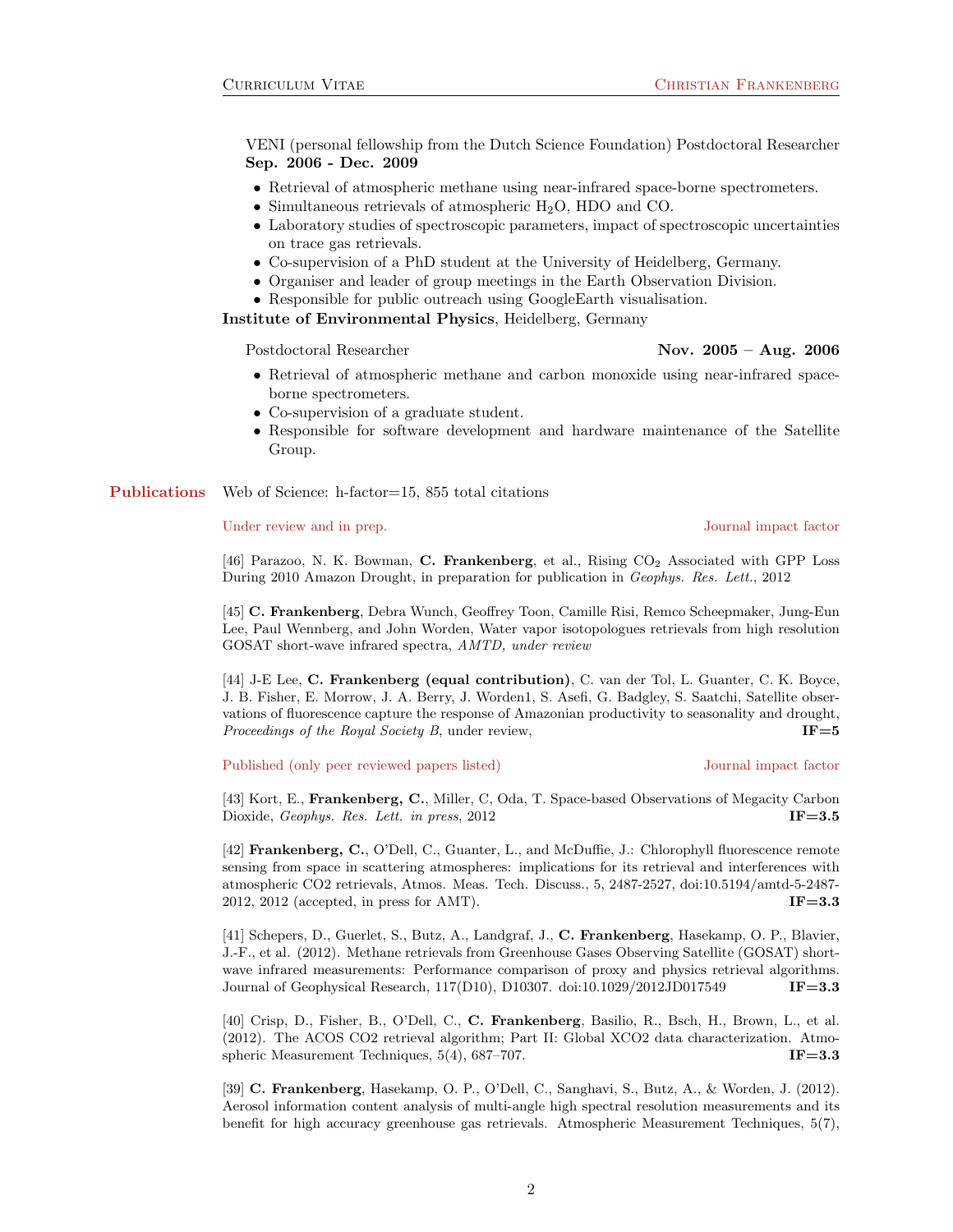$1809-1821.$  IF=3.3

[38] Guanter, L., C. Frankenberg, Dudhia, A., Lewis, P. E., Gmez-Dans, J., Kuze, A., Suto, H., et al. (2012). Retrieval and global assessment of terrestrial chlorophyll fluorescence from GOSAT space measurements. Remote Sensing of Environment, 121, 236?251. doi:10.1016/j.rse.2012.02.006  $IF = 4.5$ 

[37] Worden, J., Kulawik, S., C. Frankenberg, Payne, V., Bowman, K. W., Cady-Peirara, K., Wecht, K., et al. (2012). Profiles of CH<sub>4</sub>, HDO, H<sub>2</sub>O, and N<sub>2</sub>O with improved lower tropospheric vertical resolution from Aura TES radiances. Atmospheric Measurement Techniques, 5(2), 397–411.  $IF = 3.3$ 

[36] C. Risi, D. Noone, J. Worden, C. Frankenberg, et al, Process-evaluation of tropospheric humidity simulated by general circulation models using water vapor isotopic observations. Part 2: using isotopic diagnostics understand the mid and upper tropospheric moist bias in the tropics and subtropics, J. Geophys. Res., 117(D5), D05303. **IF=3.3** 

[35] C. Risi, D. Noone , J. Worden , C. Frankenberg, et al.: Process-evaluation of tropospheric humidity simulated by general circulation models using water vapor isotopologues. Part 1: comparison between models and observations, J. Geophys. Res.,  $117(D5)$ , D05304 **IF=3.3** 

[34] O'Dell, C. W., Connor, B., Bsch, H., O'Brien, D., Frankenberg, C., Castano, R., Christi, M., Crisp, D., Eldering, A., Fisher, B., Gunson, M., McDuffie, J., Miller, C. E., Natraj, V., Oyafuso, F., Polonsky, I., Smyth, M., Taylor, T., Toon, G. C., Wennberg, P. O., and Wunch, D.: The ACOS CO2 retrieval algorithm Part 1: Description and validation against synthetic observations, Atmos. *Meas. Tech.*, 5, 99–121, doi:10.5194/amt-5-99-2012, 2012. **IF=2.6** 

[33] Wunch, D., Wennberg, P. O., Toon, G. C., Connor, B. J., Fisher, B., Osterman, G. B., Frankenberg, C., Mandrake, L., O'Dell, C., Ahonen, P., Biraud, S. C., Castano, R., Cressie, N., Crisp, D., Deutscher, N. M., Eldering, A., Fisher, M. L., Griffith, D. W. T., Gunson, M., Heikkinen, P., Keppel-Aleks, G., Kyr, E., Lindenmaier, R., Macatangay, R., Mendonca, J., Messerschmidt, J., Miller, C. E., Morino, I., Notholt, J., Oyafuso, F. A., Rettinger, M., Robinson, J., Roehl, C. M., Salawitch, R. J., Sherlock, V., Strong, K., Sussmann, R., Tanaka, T., Thompson, D. R., Uchino, O., Warneke, T., and Wofsy, S. C.: A method for evaluating bias in global measurements of CO2 total columns from space, Atmos. Chem. Phys., 11, 12317–12337, doi:10.5194/acp-11-12317-2011, 2011. **IF=5.3** 

[32] Frankenberg, C., et al. (2011), New global observations of the terrestrial carbon cycle from GOSAT: Patterns of plant fluorescence with gross primary productivity, Geophys. Res. Lett., 38, L17706, doi:10.1029/2011GL048738. **IF=3.5** 

[31] Yoshimura, K., Frankenberg, C., J. Lee, M. Kanamitsu, J. Worden, and T. Roeckmann (2011), Comparison of an isotopic AGCM with new quasi global satellite measurements of water vapor isotopologues, J. Geophys. Res., doi:10.1029/2011JD016035, in press. **IF**=3.3

[30] Liu, C., Beirle, S., Butler, T., Liu, J., Hoor, P., Jckel, P., Pozzer, A., Frankenberg, C., Lawrence, M. G., Lelieveld, J., Platt, U., and Wagner, T.: Application of SCIAMACHY and MO-PITT CO total column measurements to evaluate model results over biomass burning regions and Eastern China, Atmos. Chem. Phys., 11, 6083-6114, doi:10.5194/acp-11-6083-2011, 2011. **IF=5.3** 

[29] Butz, A., ..., Frankenberg, C. et al. (2011), Toward accurate  $CO<sub>2</sub>$  and CH<sub>4</sub> observations from GOSAT, textitGeophys. Res. Lett., 38, L14812, doi:10.1029/2011GL047888. IF=3.5

[28] Spahni, R., Wania, R., Neef, L., van Weele, M., Pison, I., Bousquet, P., Frankenberg, C., Foster, P. N., Joos, F., Prentice, I. C., and van Velthoven, P.: Constraining global methane emissions and uptake by ecosystems, *Biogeosciences*, 8, 1643–1665, doi:10.5194/bg-8-1643-2011I**F**=3.6

[27] Frankenberg, C., A. Butz, and G. C. Toon (2011), Disentangling chlorophyll fluorescence from atmospheric scattering effects in  $O_2$  A-band spectra of reflected sun-light, Geophys. Res.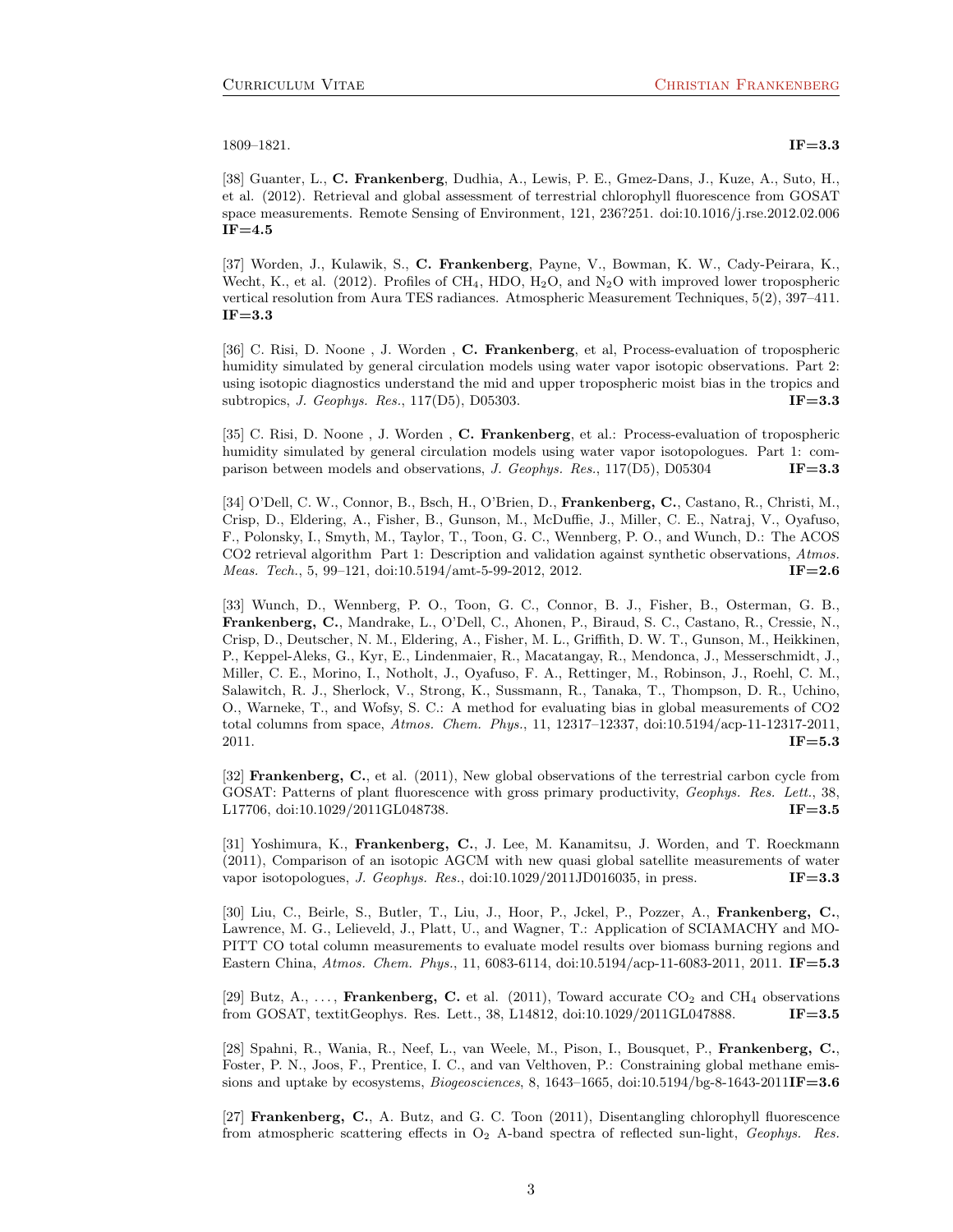Lett., 38, L03801, doi:10.1029/2010GL045896. **IF=3.5** 

[26] Bousquet, P., Ringeval, B., Pison, I., Dlugokencky, E. J., Brunke, E.-G., Carouge, C., Chevallier, F., Fortems-Cheiney, A., Frankenberg, C., Hauglustaine, D. A., Krummel, P. B., Langenfelds, R. L., Ramonet, M., Schmidt, M., Steele, L. P., Szopa, S., Yver, C., and Ciais, P.: Source attribution of the changes in atmospheric methane for 2006–2008, Atmos. Chem. Phys., 11, 3689-3700, doi:10.5194/acp-11-3689-2011, 2011. **IF=5.3 IF=5.3** 

[25] Frankenberg, C., I. Aben, P. Bergamaschi, E. J. Dlugokencky, R. van Hees, S. Houweling, P. van der Meer, R. Snel, and P. Tol (2010), Global column-averaged methane mixing ratios from 2003-2009 as derived from SCIAMACHY: Trends and variability, J. Geophys. Res., 116, D04302, doi:10.1029/2010JD014849 **IF=3.3** 

[24] Butz, A., O.P. Hasekamp, C. Frankenberg, J. Vidot, and I. Aben (2010), CH<sub>4</sub> retrievals from space-based solar backscatter measurements: performance evaluation against simulated aerosol and cirrus loaded scenes, *J. Geophys. Res.*, doi:10.1029/2010JD014514. **IF=3.3** 

[23] Risi, C., S. Bony, F. Vimeux, C. Frankenberg, D. Noone, and J. Worden (2010), Understanding the Sahelian water budget through the isotopic composition of water vapor and precipitation, J. Geophys. Res., doi:10.1029/2010JD014690, D24110. **IF=3.3** 

[22] Petersen, A. K., Warneke, T., Frankenberg, C., Bergamaschi, P., Gerbig, C., Notholt, J., Buchwitz, M., Schneising, O., and Schrems, O.: First ground-based FTIR observations of methane in the inner tropics over several years, Atmos. Chem. Phys., 10, 7231-7239, doi:10.5194/acp-10-  $T = 5.3$   $T = 5.3$ 

[21] H. Tran, J.-M. Hartmann, G. Toon, L.R. Brown, C. Frankenberg, T. Warneke, P. Spietz and F. Hase: The  $2\nu_3$  band of CH<sub>4</sub> revisited with line mixing: Consequences for spectroscopy and atmospheric retrievals at 1.67  $\mu$ m, Journal of Quantitative Spectroscopy and Radiative Transfer Volume 111, Issue 10, July 2010, Pages 1344-1356 (2010). **IF=2.3** 

[20] A. Bloom, P. I. Palmer, A. Fraser, D. Reay, C. Frankenberg: Large-scale Observations of Methanogenesis Inferred From Satellite Observations of Methane and Gravity, Science, 327, 322  $(\text{2009}).$  IF=31.3

[19] F. Keppler, M. Boros, C. Frankenberg, J. Lelieveld, A. McLeod, A.M. Pirtilae, T. Roeckmann, and J.P. Schnitzler: Methane formation in aerobic environments, *Environmental Chemistry*, 6, 459–65 (2009). **IF**=1.8

[18] P. Bergamaschi, C. Frankenberg, J.F. Meirink, M. Krol, M.G. Villani, S. Houweling, F. Dentener, E.J. Dlugokencky, J.B. Miller, A. Engel, and I. Levin: Inverse modeling of global and regional CH4 emissions using SCIAMACHY satellite retrievals, J. Geophys. Res., 114, D22301,  $IF = 3.3$ 

[17] Schrijver, H. and Gloudemans, A.M.S. and Frankenberg, C. and Aben, I., Water vapour total columns from SCIAMACHY spectra in the 2.36 m window, Atmos. Meas. Tech., 2, 561–571  $(\text{2009}).$  IF=2.6

[16] Frankenberg, C., K. Yoshimura, T. Warneke, , I. Aben, A. Butz, N. Deutscher, D. Grith, F. Hase, J. Notholt, M. Schneider, H. Schrijver, and T. Roeckmann, Dynamic Processes Governing Lower-Tropospheric HDO/H2O Ratios as Observed from Space and Ground. Science, 325 (5946),  $1374 \ (2009)$ .  $\text{IF=31.3}$ 

[15] Butz, A., O. P. Hasekamp, C. Frankenberg, and I. Aben (2009), Retrievals of atmospheric  $CO<sub>2</sub>$  from simulated space-borne measurements of backscattered near-infrared sunlight: accounting for aerosol effects, *Appl. Opt. 48*, 3322-3336, DOI:10.1364/AO.48.003322. **IF**=1.7

[14] Frankenberg, C., P. Bergamaschi, A. Butz, S. Houweling, J. F. Meirink, K. Petersen, H. Schrijver, T. Warneke, and I. Aben (2008), Tropical methane emissions: A revised view from SCIA-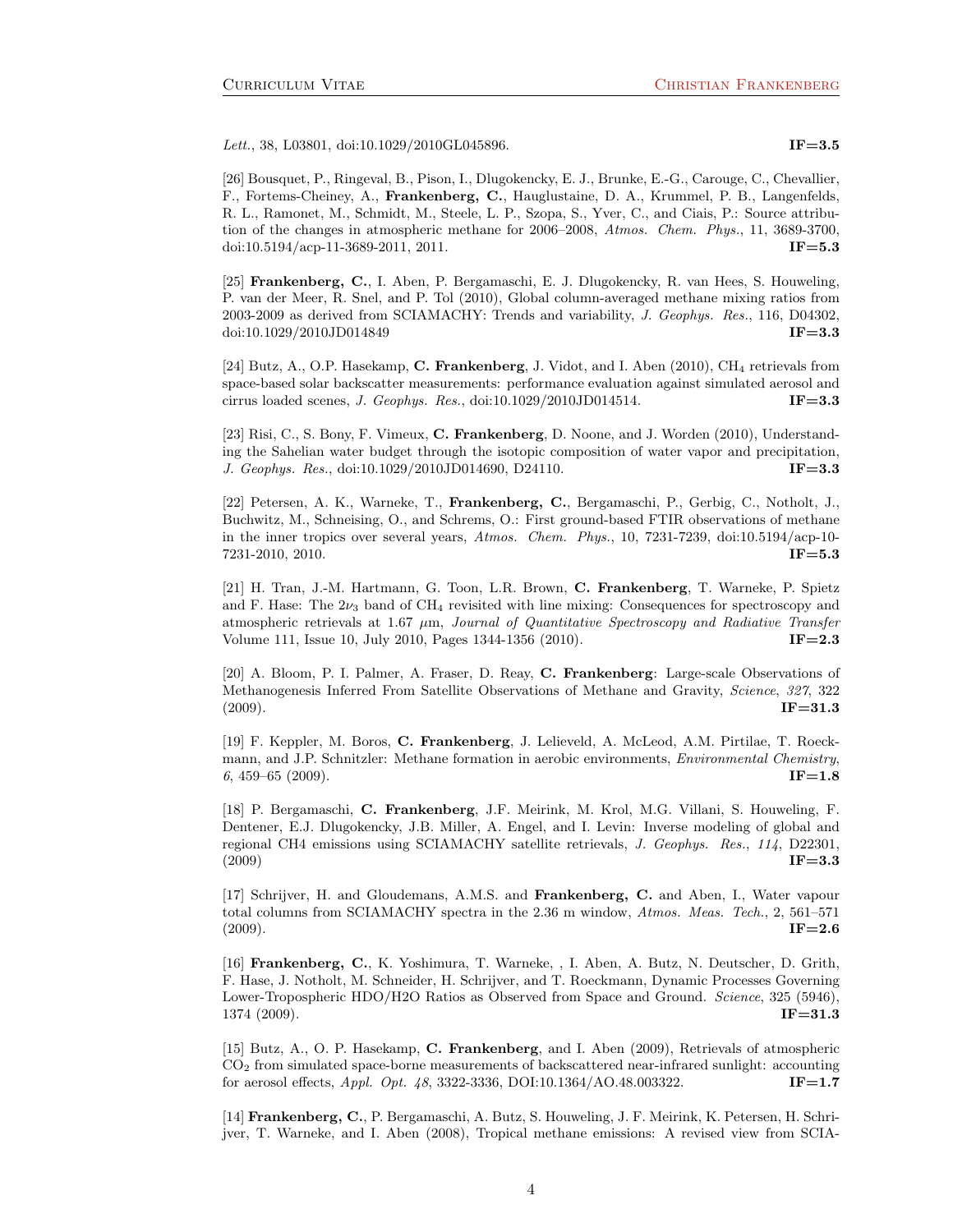MACHY onboard envisat, Geophys. Res. Lett., 35, L15811, DOI:10.1029/ 2008GL034300. IF=3.5

[13] Meirink, J. F., P. Bergamaschi, C. Frankenberg, M. T. S. d'Amelio, E. J. Dlugokencky, L. V. Gatti, S. Houweling, J. B. Miller, T. Röckmann, M. G. Villani, and M. Krol (2007), Fourdimensional variational data assimilation for inverse modelling of atmospheric methane emissions: Analysis of SCIAMACHY observations, J. Geophys. Res., DOI:10.1029/2007JD009740 IF=3.3

[12] Wagner, T., S. Beirle, T. Deutschmann, E. Eigemeier, C. Frankenberg, M. Grzegorski, C. Liu, T. Marbach, U. Platt, M. Penning de Vries (2008), Monitoring of atmospheric trace gases, clouds, aerosols and surface properties from UV/vis/NIR satellite instruments, J. Opt. A: Pure Appl. Opt. 10 DOI: 10.1088/1464-4258/10/10/104019 **IF=1.66** 

[11] Frankenberg, C., T. Warneke, A. Butz, L. R. Brown, F. Hase, P. Spietz, and I. Aben (2008), Methane spectroscopy in the near infrared and its implication on atmospheric retrievals, Atm. *Chem. Phys.*,  $8, 5061-5075$ . **IF**=5.3

[10] Houweling, S., T. Röckmann, I. Aben, F. Keppler, M. Krol, J. Meirink, E. Dlugokencky, and C. Frankenberg (2006), Atmospheric constraints on global emissions of methane from plants, Geophys. Res. Lett, 33, L15,821, DOI:10.1029/2006GL026162. **IF=3.5** [9] Bergamaschi, P., C. Frankenberg, J. F. Meirink, M. Krol, F. Dentener, T. Wagner, U. Platt, J. Kaplan, S. Körner, M. Heimann, et al. (2007), Satellite chartography of atmospheric methane from SCIAMACHY on board ENVISAT: 2. Evaluation based on inverse model simulations, J. Geophys. Res.,  $112(D2)$ , D02,304, DOI:10.1029/ 2006JD007268. **IF=3.3** 

[8] Kuehl, S., Wilms-Grabe, W., Frankenberg, C., Grzegorski, M., Platt, U., & Wagner, T. (2006). Comparison of OClO nadir measurements from SCIAMACHY and GOME. Advances in Space Research 37 (2006) 2247?2253 doi:10.1016/j.asr.2005.06.061 **IF**=1.07

[7] Frankenberg, C., J. Meirink, P. Bergamaschi, A. Goede, M. Heimann, S. Körner, U. Platt, M. van Weele, and T. Wagner (2005), Satellite chartography of atmospheric methane from SCIA-MACHY onboard ENVISAT: Analysis of the years 2003 and 2004, J. Geophys. Res., 111, DOI:10.1029/  $2005$ JD006235. **IF=3.3** 

[6] Dils, B., M. De Maziere, J. Muller, T. Blumenstock, M. Buchwitz, R. de Beek, P. Demoulin, P. Duchatelet, H. Fast, C. Frankenberg, et al. (2006), Comparisons between SCIAMACHY and ground-based FTIR data for total columns of CO, CH<sub>4</sub>, CO<sub>2</sub> and N<sub>2</sub>O, Atmos. Chem. Phys,  $6(7)$ ,  $1953-1976.$  IF=5.3

[5] Frankenberg, C., J. F. Meirink, M. van Weele, U. Platt, and T. Wagner (2005), Assessing Methane Emissions from Global Space-Borne Observations, Science, 308 (5724), 1010–1014,  $DO1:10.1126/$  science.1106644. **IF**=31.3

[4] Frankenberg, C., U. Platt, and T. Wagner (2005), Retrieval of CO from SCIAMACHY onboard ENVISAT: detection of strongly polluted areas and seasonal patterns in global CO abundances, Atmos. Chem. Phys., 5, 1639–1644. **IF**=5.3

[3] Khokhar, M., C. Frankenberg, M. Van Roozendael, S. Beirle, S. Kühl, A. Richter, U. Platt, and T. Wagner (2005), Satellite observations of atmospheric  $SO<sub>2</sub>$  from volcanic eruptions during the time-period of 1996–2002, Adv. Space Res.,  $36(5)$ , 879–887. **IF**=1.07

[2] Frankenberg, C., U. Platt, and T. Wagner (2005), Iterative maximum a posteriori (IMAP)- DOAS for retrieval of strongly absorbing trace gases: Model studies for CH<sub>4</sub> and CO<sub>2</sub> retrieval from near infrared spectra of SCIAMACHY onboard ENVISAT, Atmos. Chem. Phys., 5, 9–22. IF=5.3

[1] Kühl, S., W. Wilms-Grabe, S. Beirle, C. Frankenberg, M. Grzegorski, J. Hollwedel, F. Khokhar, S. Kraus, U. Platt, S. Sanghavi, C. von Friedeburg, and T. Wagner (2004), Stratospheric chlorine activation in the Arctic winters 1995–200102 derived from GOME OClO measurements, Adv. Space Res., 34, 798–803, DOI:10.1016/ j.asr.2003.08.069. **IF=1.07**